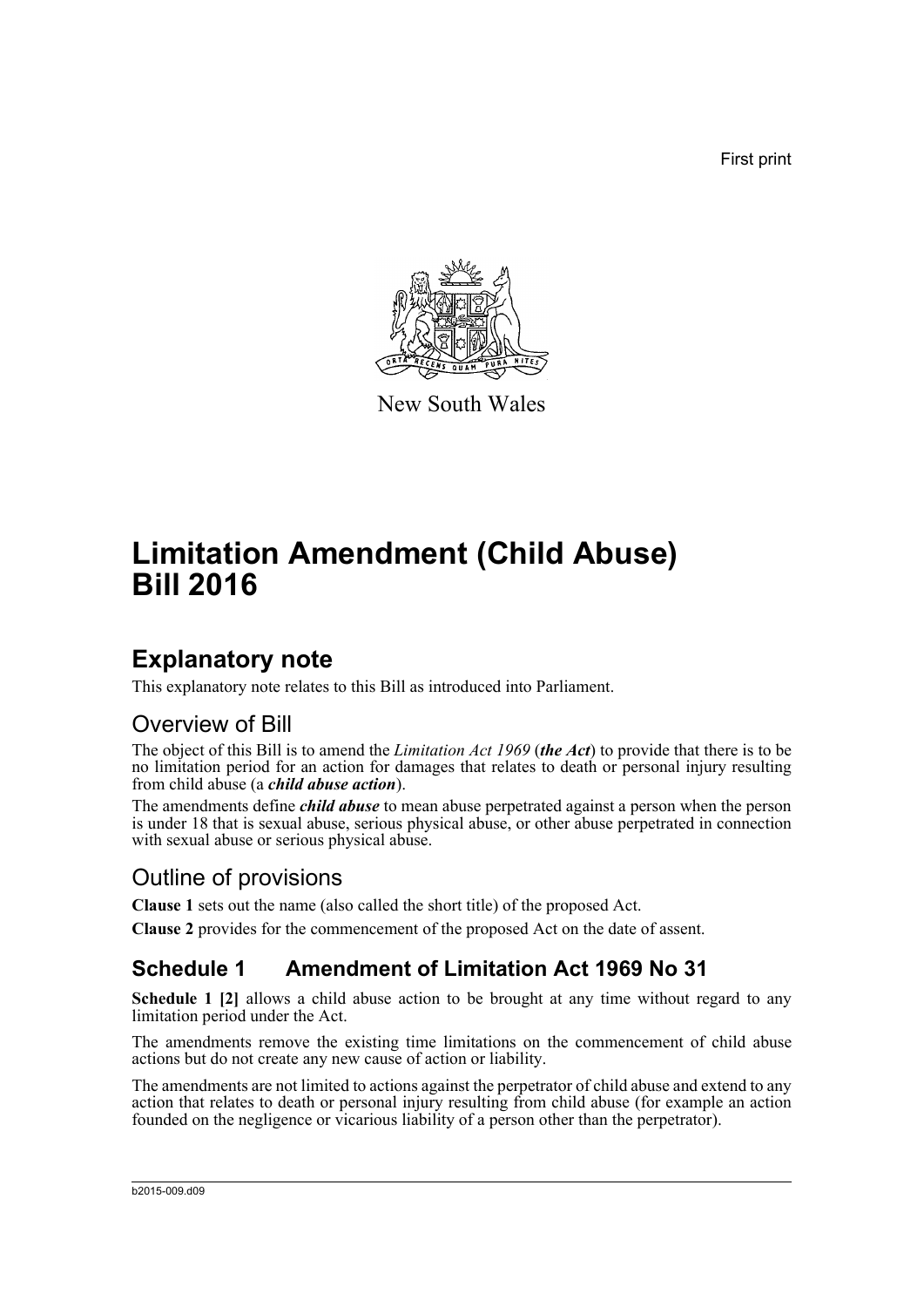The amendments will not limit any existing powers or jurisdiction of a court (for example, the power to stay or dismiss proceedings where a court determines that the lapse of time results in a fair trial not being possible).

**Schedule 1 [4]** provides that the amendments extend to existing causes of action, including cases where the relevant limitation period has already expired, an action has been commenced previously on the cause of action, or judgment on the cause of action has previously been given on the ground that the action was statute barred. This will not permit an action that has already been determined on the merits or settled to be re-litigated.

**Schedule 1 [1] and [3]** make consequential amendments.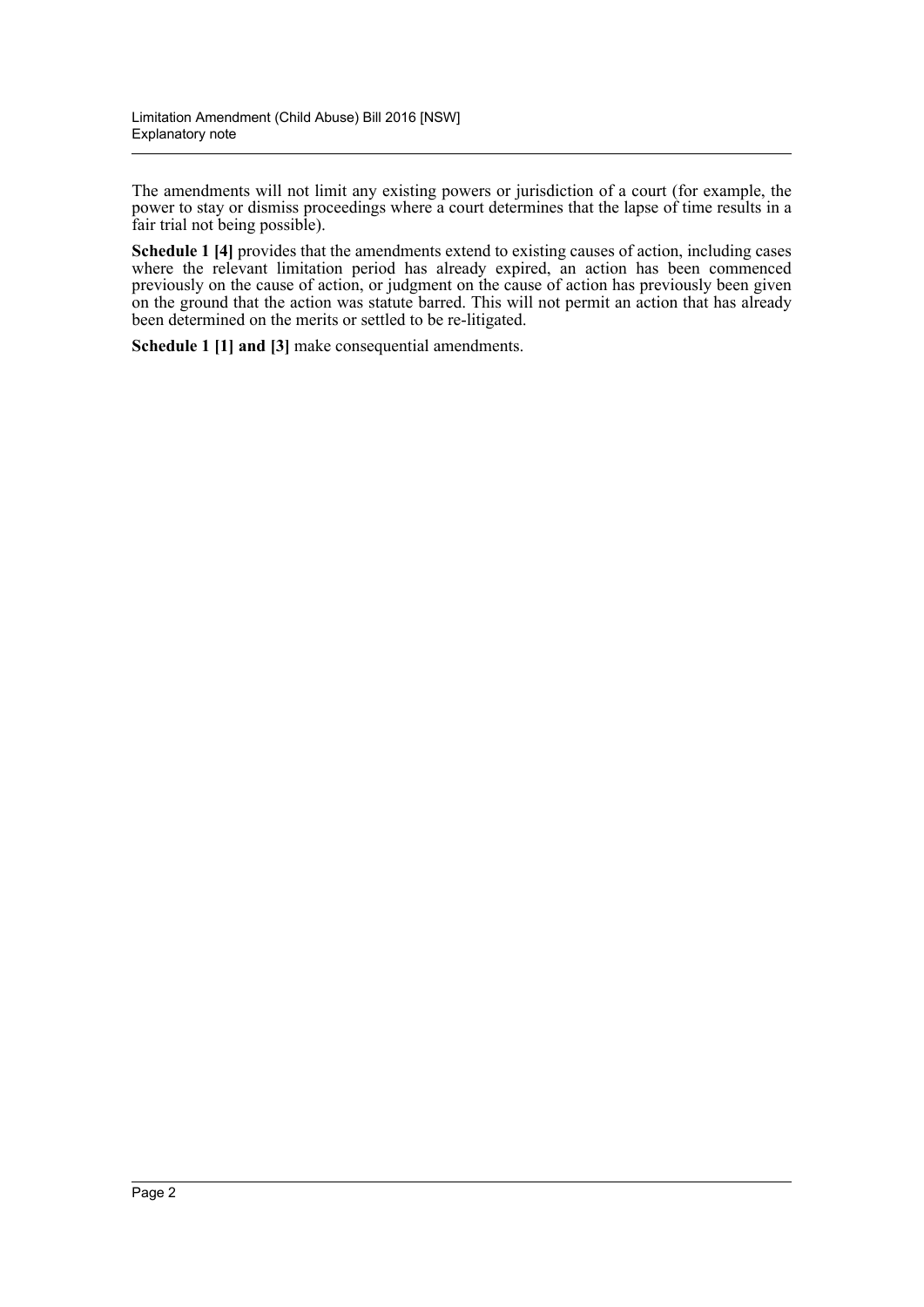First print



New South Wales

# **Limitation Amendment (Child Abuse) Bill 2016**

### **Contents**

| <b>Schedule 1</b> |               | <b>Amendment of Limitation Act 1969 No 31</b> |      |
|-------------------|---------------|-----------------------------------------------|------|
|                   | $\mathcal{P}$ | Commencement                                  | ົາ   |
|                   | $\mathbf{1}$  | Name of Act                                   | າ    |
|                   |               |                                               | Page |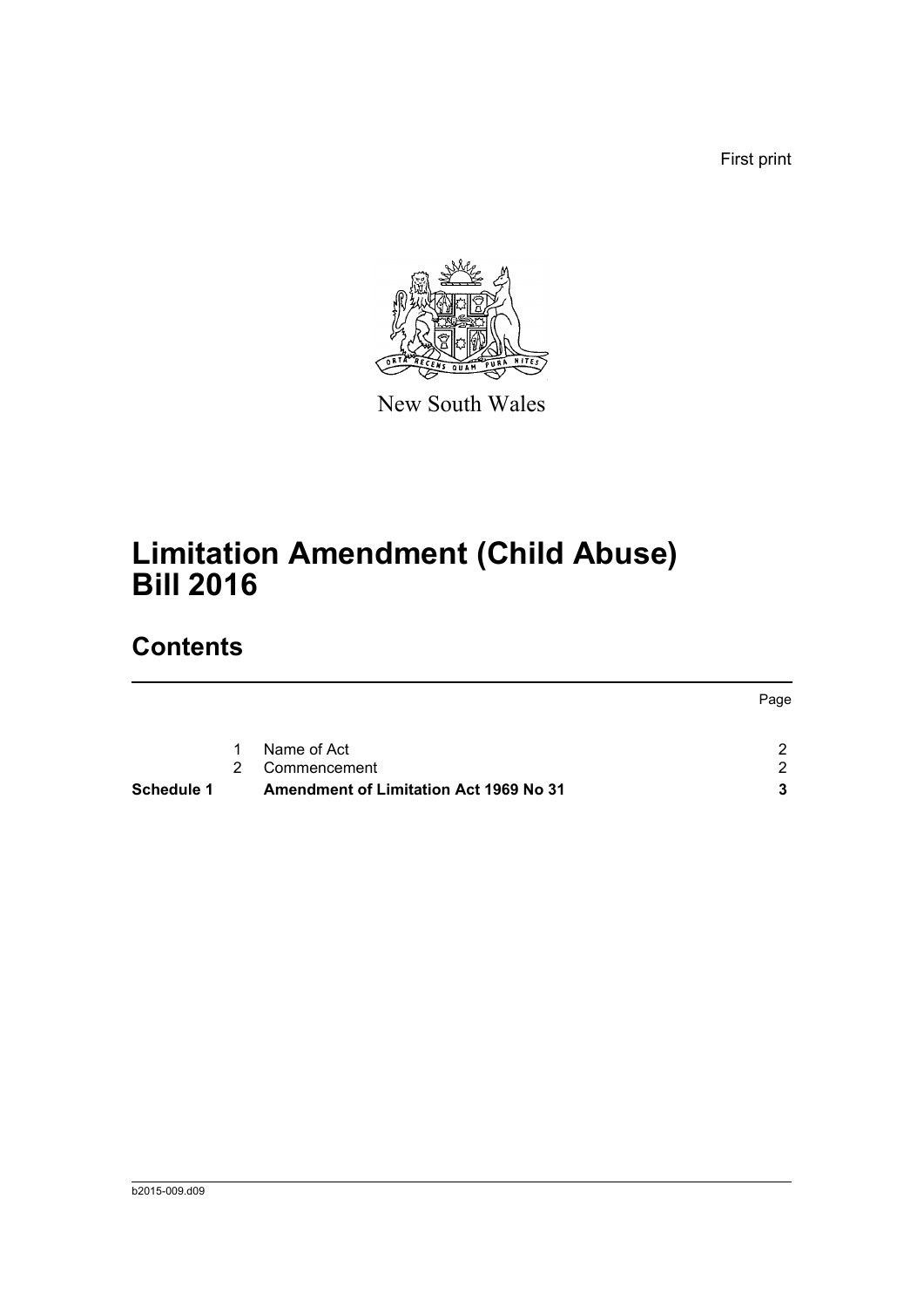

New South Wales

## **Limitation Amendment (Child Abuse) Bill 2016**

No , 2016

#### **A Bill for**

An Act to amend the *Limitation Act 1969* to permit an action for damages in relation to child abuse to be brought at any time.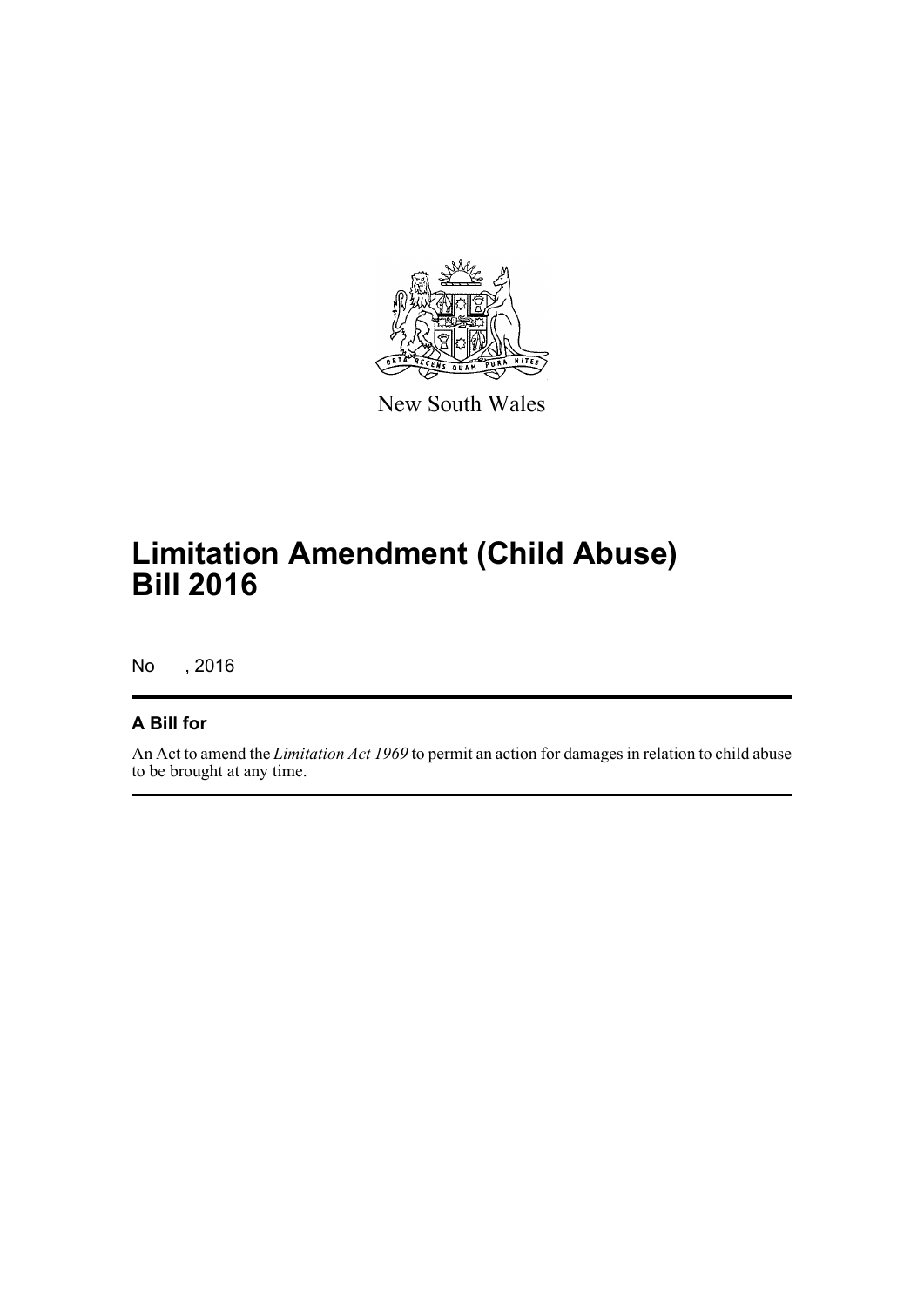<span id="page-4-1"></span><span id="page-4-0"></span>

| The Legislature of New South Wales enacts: |                                                              |                |
|--------------------------------------------|--------------------------------------------------------------|----------------|
|                                            | Name of Act                                                  | $\mathcal{P}$  |
|                                            | This Act is the Limitation Amendment (Child Abuse) Act 2016. | 3              |
|                                            | <b>Commencement</b>                                          | $\overline{4}$ |
|                                            | This Act commences on the date of assent to this Act.        | 5              |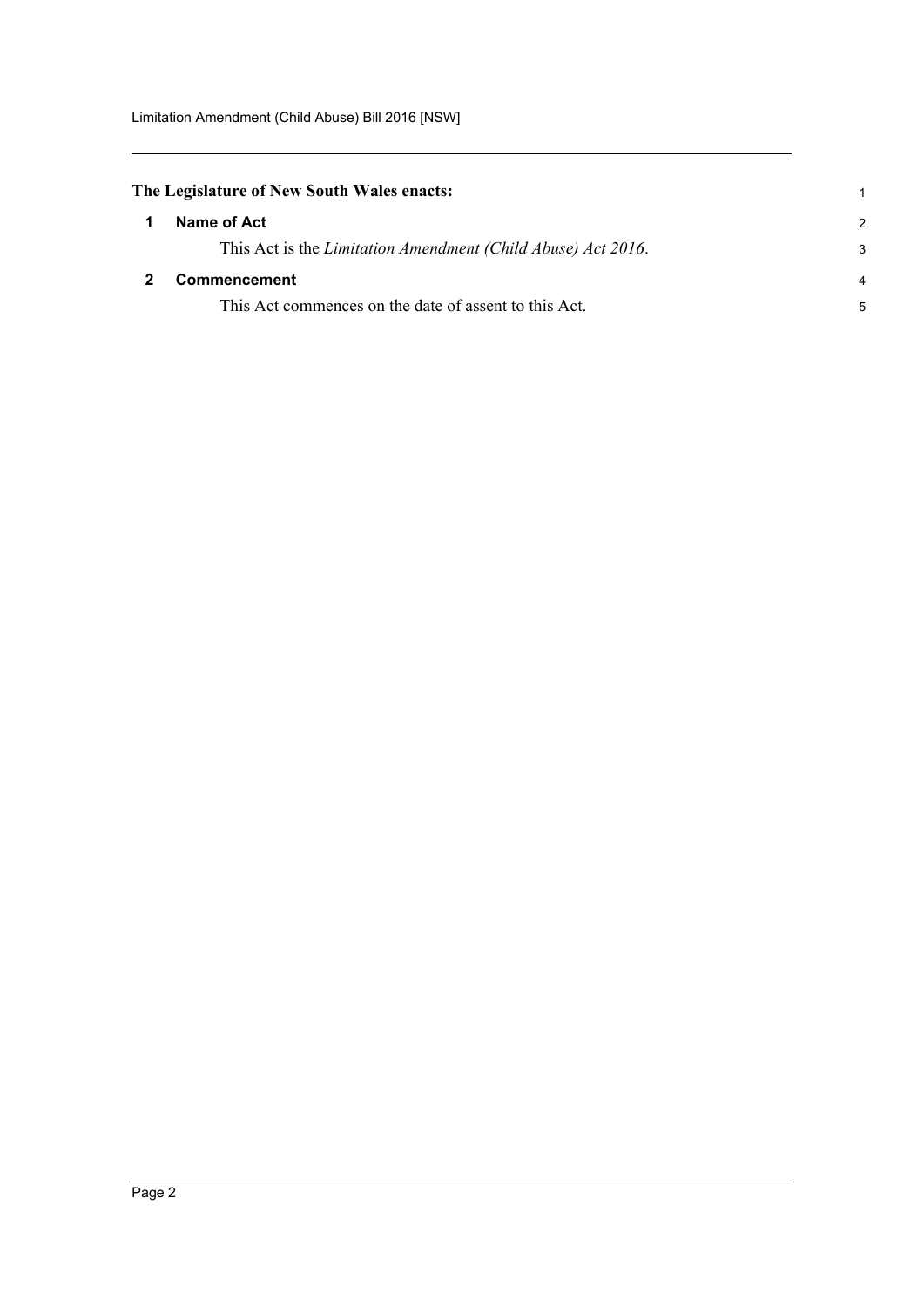<span id="page-5-0"></span>

|       | <b>Schedule 1</b>                        |                                                                            |                                                                                                                                                                                                                                                                                                        | <b>Amendment of Limitation Act 1969 No 31</b>                                                                                                                                                                                                                        | 1                    |  |  |
|-------|------------------------------------------|----------------------------------------------------------------------------|--------------------------------------------------------------------------------------------------------------------------------------------------------------------------------------------------------------------------------------------------------------------------------------------------------|----------------------------------------------------------------------------------------------------------------------------------------------------------------------------------------------------------------------------------------------------------------------|----------------------|--|--|
| [1]   | <b>Section 6 Transitional provisions</b> |                                                                            |                                                                                                                                                                                                                                                                                                        |                                                                                                                                                                                                                                                                      | $\overline{c}$       |  |  |
|       |                                          | Omit "section 26" from section 6 (1). Insert instead "sections 6A and 26". |                                                                                                                                                                                                                                                                                                        |                                                                                                                                                                                                                                                                      |                      |  |  |
| [2]   |                                          | <b>Section 6A</b>                                                          |                                                                                                                                                                                                                                                                                                        |                                                                                                                                                                                                                                                                      |                      |  |  |
|       |                                          | Insert after section 6:                                                    |                                                                                                                                                                                                                                                                                                        |                                                                                                                                                                                                                                                                      | $\overline{5}$       |  |  |
|       | 6A                                       | No limitation period for child abuse actions                               |                                                                                                                                                                                                                                                                                                        |                                                                                                                                                                                                                                                                      |                      |  |  |
|       |                                          | (1)                                                                        | An action for damages that relates to the death of or personal injury to a person<br>resulting from an act or omission that constitutes child abuse of the person may<br>be brought at any time and is not subject to any limitation period under this Act<br>despite any other provision of this Act. |                                                                                                                                                                                                                                                                      |                      |  |  |
|       |                                          | (2)                                                                        |                                                                                                                                                                                                                                                                                                        | In this section, <i>child abuse</i> means any of the following perpetrated against a<br>person when the person is under 18 years of age:                                                                                                                             | 11<br>12             |  |  |
|       |                                          |                                                                            | (a)                                                                                                                                                                                                                                                                                                    | sexual abuse,                                                                                                                                                                                                                                                        | 13                   |  |  |
|       |                                          |                                                                            | (b)                                                                                                                                                                                                                                                                                                    | serious physical abuse,                                                                                                                                                                                                                                              | 14                   |  |  |
|       |                                          |                                                                            | (c)                                                                                                                                                                                                                                                                                                    | any other abuse <i>(connected abuse)</i> perpetrated in connection with<br>sexual abuse or serious physical abuse of the person (whether or not the<br>connected abuse was perpetrated by the person who perpetrated the<br>sexual abuse or serious physical abuse). | 15<br>16<br>17<br>18 |  |  |
|       |                                          | (3)                                                                        |                                                                                                                                                                                                                                                                                                        | To remove doubt, connected abuse is child abuse only if both the connected<br>abuse and the sexual abuse or serious physical abuse in connection with which<br>it is perpetrated are perpetrated when the person is under 18 years of age.                           | 19<br>20<br>21       |  |  |
|       |                                          | (4)                                                                        |                                                                                                                                                                                                                                                                                                        | This section applies regardless of whether the claim for damages is brought in<br>tort, in contract, under statute or otherwise.                                                                                                                                     | 22<br>23             |  |  |
|       | (5)                                      |                                                                            |                                                                                                                                                                                                                                                                                                        | This section extends to the following causes of action:                                                                                                                                                                                                              | 24                   |  |  |
|       |                                          |                                                                            | (a)                                                                                                                                                                                                                                                                                                    | a cause of action that arises under the <i>Compensation to Relatives Act</i><br>1897,                                                                                                                                                                                | 25<br>26             |  |  |
|       |                                          |                                                                            | (b)                                                                                                                                                                                                                                                                                                    | a cause of action that survives on the death of a person for the benefit of<br>the person's estate under section 2 of the Law Reform (Miscellaneous<br>Provisions) Act 1944.                                                                                         | 27<br>28<br>29       |  |  |
|       |                                          | (6)                                                                        |                                                                                                                                                                                                                                                                                                        | This section does not limit:                                                                                                                                                                                                                                         | 30                   |  |  |
|       |                                          |                                                                            | (a)                                                                                                                                                                                                                                                                                                    | any inherent jurisdiction, implied jurisdiction or statutory jurisdiction of<br>a court, or                                                                                                                                                                          | 31<br>32             |  |  |
|       |                                          |                                                                            | (b)                                                                                                                                                                                                                                                                                                    | any other powers of a court arising or derived from the common law or<br>under any other Act (including any Commonwealth Act), rule of court,<br>practice note or practice direction.                                                                                | 33<br>34<br>35       |  |  |
|       |                                          |                                                                            |                                                                                                                                                                                                                                                                                                        | Note. For example, this section does not limit a court's power to summarily<br>dismiss or permanently stay proceedings where the lapse of time has a<br>burdensome effect on the defendant that is so serious that a fair trial is not<br>possible.                  | 36<br>37<br>38<br>39 |  |  |
| $[3]$ |                                          | Schedule 5, heading                                                        |                                                                                                                                                                                                                                                                                                        |                                                                                                                                                                                                                                                                      | 40                   |  |  |
|       |                                          |                                                                            |                                                                                                                                                                                                                                                                                                        | Omit "Further transitional provisions".                                                                                                                                                                                                                              | 41                   |  |  |
|       |                                          |                                                                            |                                                                                                                                                                                                                                                                                                        | Insert instead "Savings, transitional and other provisions".                                                                                                                                                                                                         | 42                   |  |  |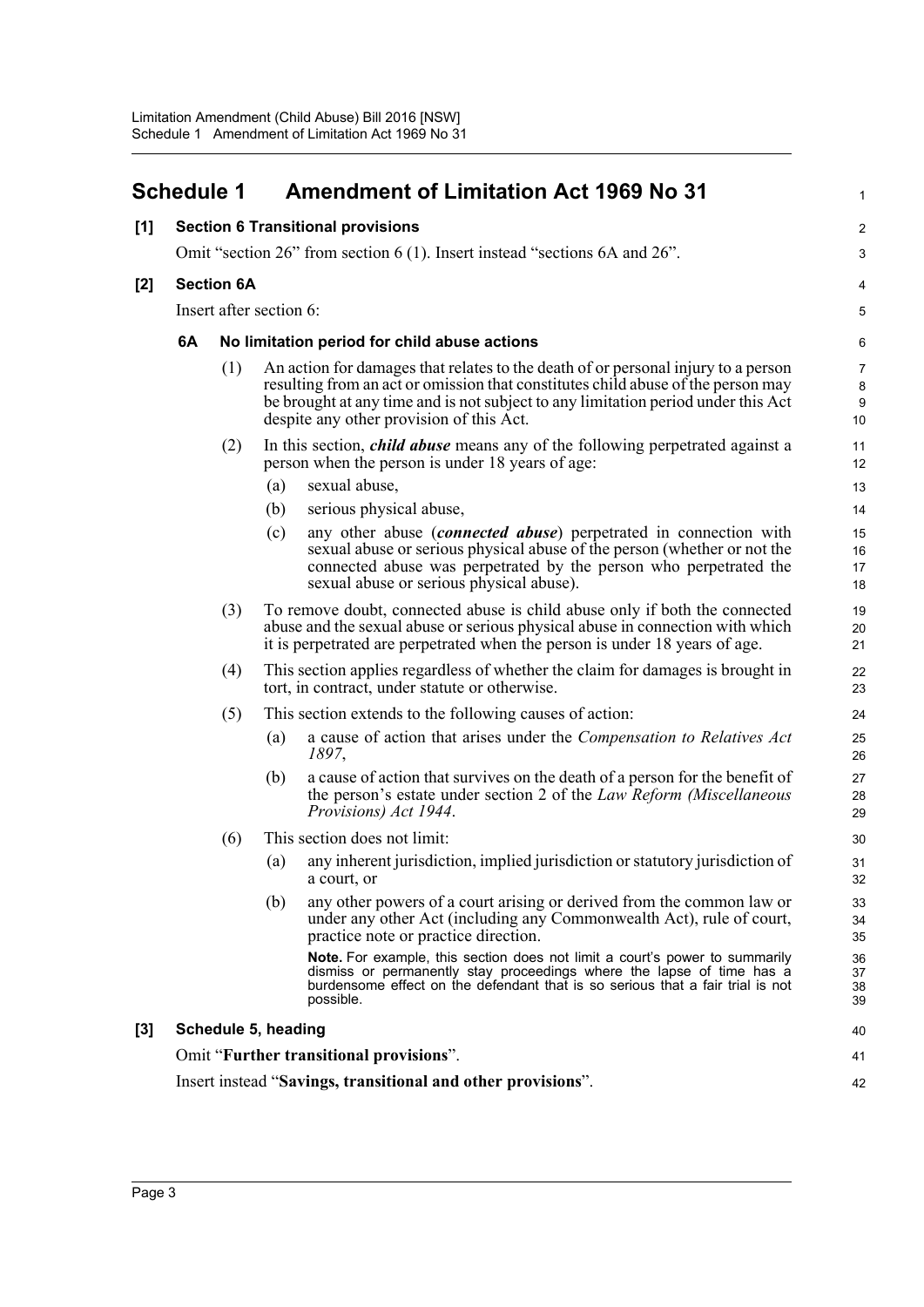|        | Schedule 5, Part 3<br>Insert after clause 7: |                                                                                             |                                                                                                                                                                                                                                           |                            |  |
|--------|----------------------------------------------|---------------------------------------------------------------------------------------------|-------------------------------------------------------------------------------------------------------------------------------------------------------------------------------------------------------------------------------------------|----------------------------|--|
| Part 3 |                                              | Provisions consequent on enactment of Limitation<br><b>Amendment (Child Abuse) Act 2016</b> |                                                                                                                                                                                                                                           | $\boldsymbol{2}$<br>3<br>4 |  |
| 8      |                                              |                                                                                             | <b>Definitions</b>                                                                                                                                                                                                                        |                            |  |
|        | (1)                                          |                                                                                             | In this Part:<br><i>legal professional negligence</i> and <i>limitation period</i> have the same meanings<br>as in clause 1.                                                                                                              | 6<br>$\overline{7}$<br>8   |  |
|        | (2)                                          |                                                                                             | In this Part, a reference to a judgment given extends to a judgment entered and<br>also to an agreement entered into before and in connection with any such<br>judgment.                                                                  | 9<br>10<br>11              |  |
| 9      |                                              |                                                                                             | <b>Application of amendments</b>                                                                                                                                                                                                          | 12                         |  |
|        |                                              |                                                                                             | Section 6A extends to a cause of action that arose before the commencement<br>of that section, and applies:                                                                                                                               | 13<br>14                   |  |
|        |                                              | (a)                                                                                         | whether or not any limitation period previously applying to the cause of<br>action has expired, and                                                                                                                                       | 15<br>16                   |  |
|        |                                              | (b)                                                                                         | whether or not an action has been commenced previously on the cause<br>of action, and                                                                                                                                                     | 17<br>18                   |  |
|        |                                              | (c)                                                                                         | whether or not a judgment on the cause of action has, on the ground that<br>a limitation period applying to the cause of action had expired, been<br>given previously, and                                                                | 19<br>20<br>21             |  |
|        |                                              | (d)                                                                                         | whether or not a judgment in respect of legal professional negligence<br>has, on the ground that a limitation period applying to the cause of<br>action had expired, been given previously.                                               | 22<br>23<br>24             |  |
| 10     |                                              |                                                                                             | <b>Pre-existing judgments</b>                                                                                                                                                                                                             | 25                         |  |
|        | (1)                                          |                                                                                             | An action on a previously barred cause of action may be brought even though:                                                                                                                                                              | 26                         |  |
|        |                                              | (a)                                                                                         | a judgment on the cause of action has, on the ground that a limitation<br>period applying to the cause of action had expired, been given<br>previously, or                                                                                | 27<br>28<br>29             |  |
|        |                                              | (b)                                                                                         | a judgment in respect of legal professional negligence has, on the<br>ground that a limitation period applying to the cause of action had<br>expired, been given previously,                                                              | 30<br>31<br>32             |  |
|        |                                              | or both.                                                                                    |                                                                                                                                                                                                                                           | 33                         |  |
|        | (2)                                          |                                                                                             | An action on a previously barred cause of action may be brought as if the<br>action in which such a judgment was given had not itself been commenced.                                                                                     | 34<br>35                   |  |
|        | (3)                                          |                                                                                             | If an action on a previously barred cause of action is brought on or after the<br>commencement of section 6A, the court hearing the action may, if it decides<br>that it is just and reasonable to do so, do any or all of the following: | 36<br>37<br>38             |  |
|        |                                              | (a)                                                                                         | set aside any such judgment already given on or in relation to the cause<br>of action,                                                                                                                                                    | 39<br>40                   |  |
|        |                                              | (b)                                                                                         | take into account any amounts paid or payable by way of damages under<br>any such judgment,                                                                                                                                               | 41<br>42                   |  |
|        |                                              | (c)                                                                                         | take into account any amounts paid or payable by way of costs in<br>connection with any action in which any such judgment was given.                                                                                                      | 43<br>44                   |  |